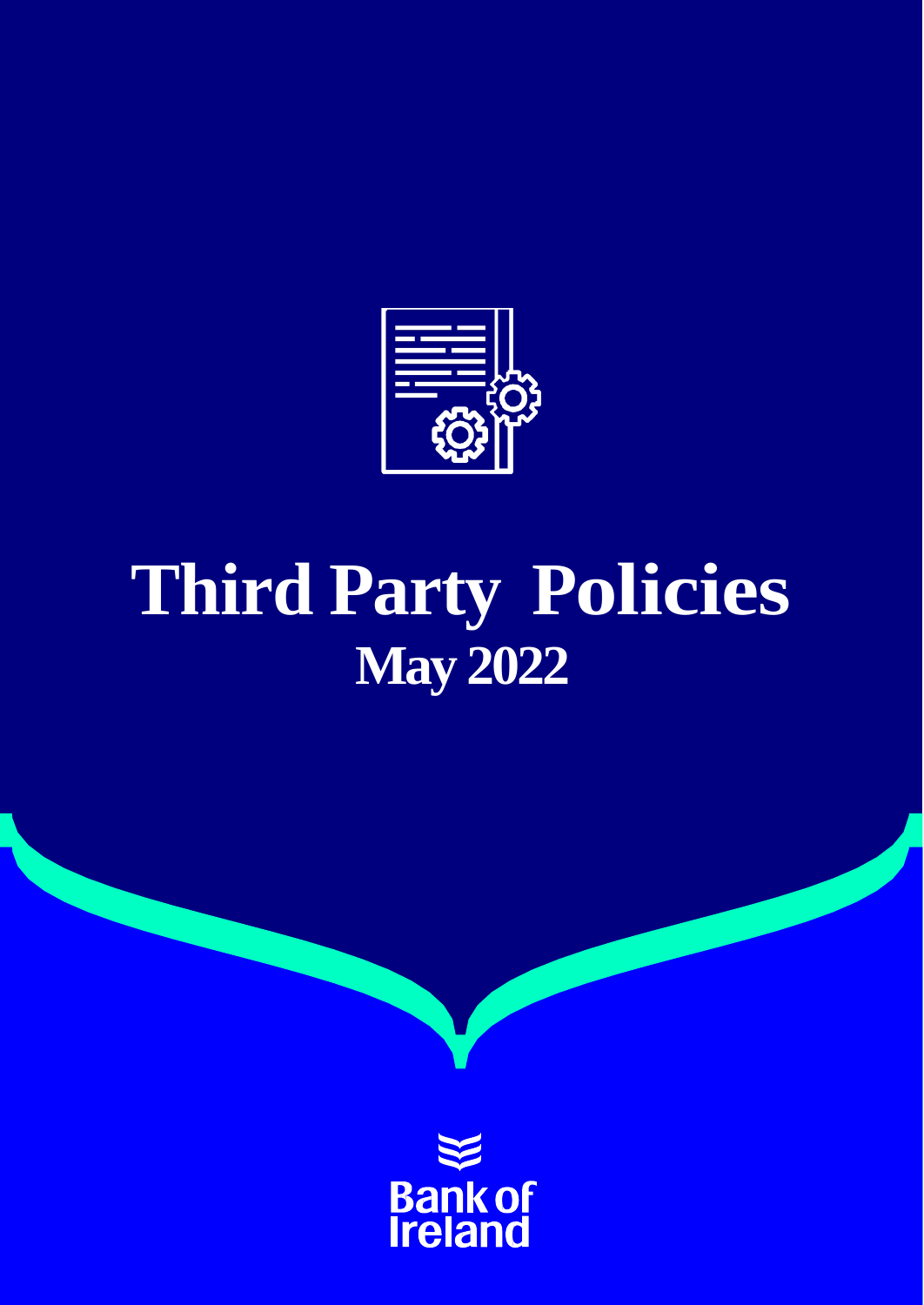# **Third Party Policies**

### **May 2022 Bank of Ireland Group**

**Bank Third-Party Policies summarise Bank Policy statements into mandatory clear requirements that we expect our Third-Party Suppliers to meet.** 

Bank Third-Party Policies sits alongside the Bank's use of the Financial Supplier Qualification System (FSQS) on-line portal for suppliers to submit relevant business and compliance information about your organisation insofar as it relates to your contractual obligations to the Bank. You can read more about FSQS system in the 'Working with Suppliers' section of [www.bankofireland.com.](http://www.bankofireland.com/)

If you are unclear on anything in this document, please contact your Bank of Ireland Relationship Manager for clarification.

If there is any inconsistency between this document and the terms of your third-party supplier agreement with the Bank, the order of priority for the purpose of construction of agreed terms will be that your third-party supplier agreement takes precedence over this document.

#### **Scope**

All Bank third party suppliers are expected to comply with their Bank policy compliance obligations as more fully set out in their contractual arrangements with the Bank together with the minimum expectations and requirements under each policy area as summarised in this document; including their obligations to comply with applicable laws, regulatory requirements, and applicable Bank policies.

A 'supplier' is defined as a person or company that falls in to one or more of the following categories:

- A third-party entity that is undertaking an outsourced process, service or activity, or parts thereof, under an outsourcing arrangement.
- Provides the Group directly or indirectly with a product or service for the Group's use on a continuing basis.
- Uses the Group's brand under licence to provide a product or service directly or indirectly to customers of the Group.

### **What You Need to Do**

As a third-party supplier, you are expected to:

- Provide details of your organisation's policies and evidence of compliance with Bank policies and requirements (and any future revisions) when you complete our FSQS process.
- Explain the principles and expectations of this document to your officers, employees and sub-contractors that support Bank of Ireland or work on Bank projects.
- Inform the Bank if anything changes and you are unable to comply with the expectations and standards set out in in this document and your contractual obligations to the Bank.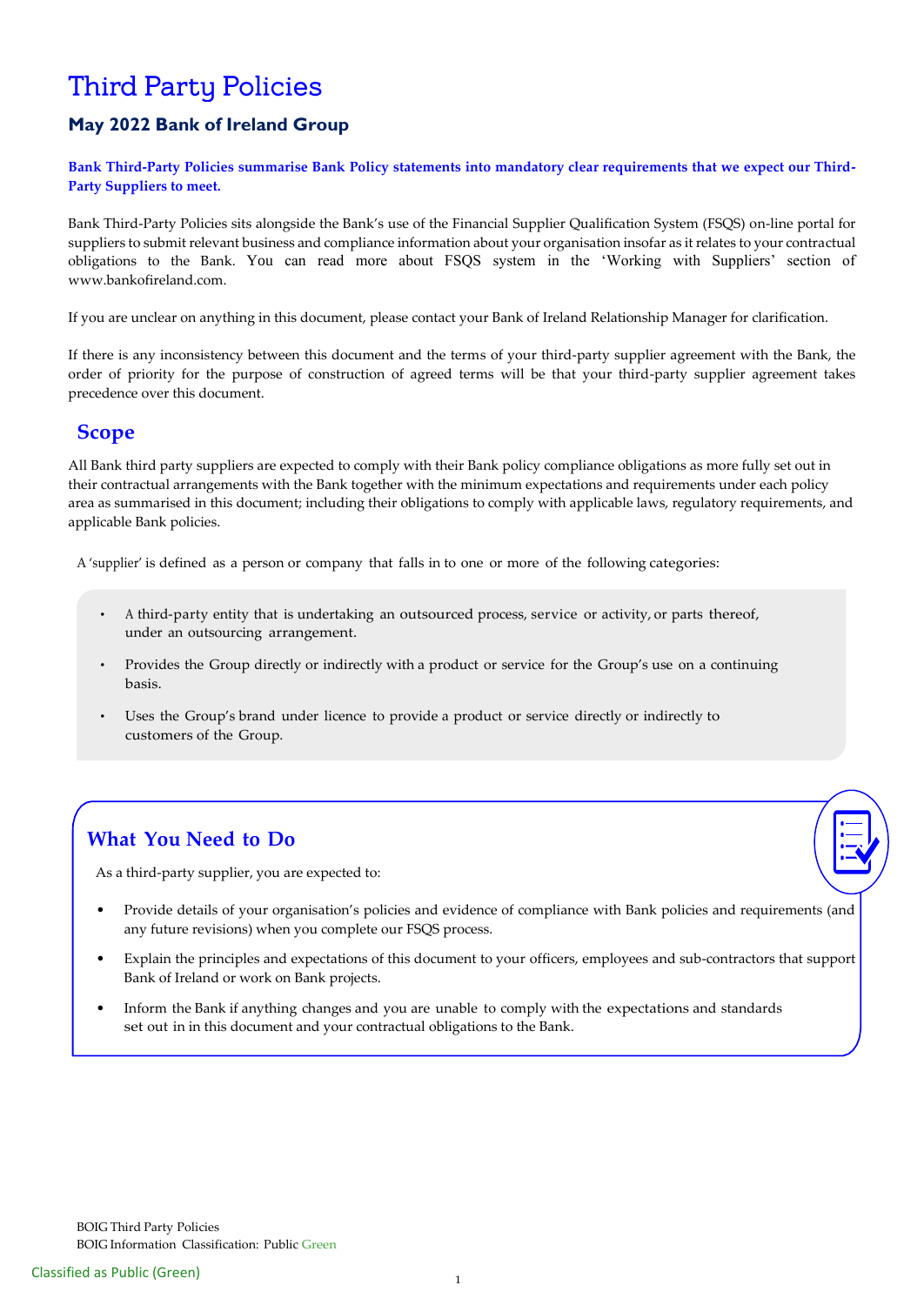### What we expect of you

For the purposes of this document, Bank minimum requirements of our Third-Party Suppliers are grouped into ten key areas:



In each case listed on the following pages, for the purpose of this document we describe our minimum expectations using the term '**we expect'**.

In some areas, we aspire to meet certain standards, and in these cases, we use the term **'we encourage'**.

If you are unclear on anything relating to these requirements and how they interact with your contractual obligations to the Bank, then please contact your Bank of Ireland Relationship Manager for clarification.

### **How to Speak Up**

The Bank is committed to conducting our business with honesty and integrity and we expect everyone working on behalf of the Bank to maintain these high standards.

If you have a Reportable Speak Up Concern you can read more about what constitutes a Reportable Speak Up Concern and how you can engage the Bank's speak up desk through [speakup@boi.com](mailto:speakup@boi.com) or you can contact your Bank of Ireland Relationship Manager.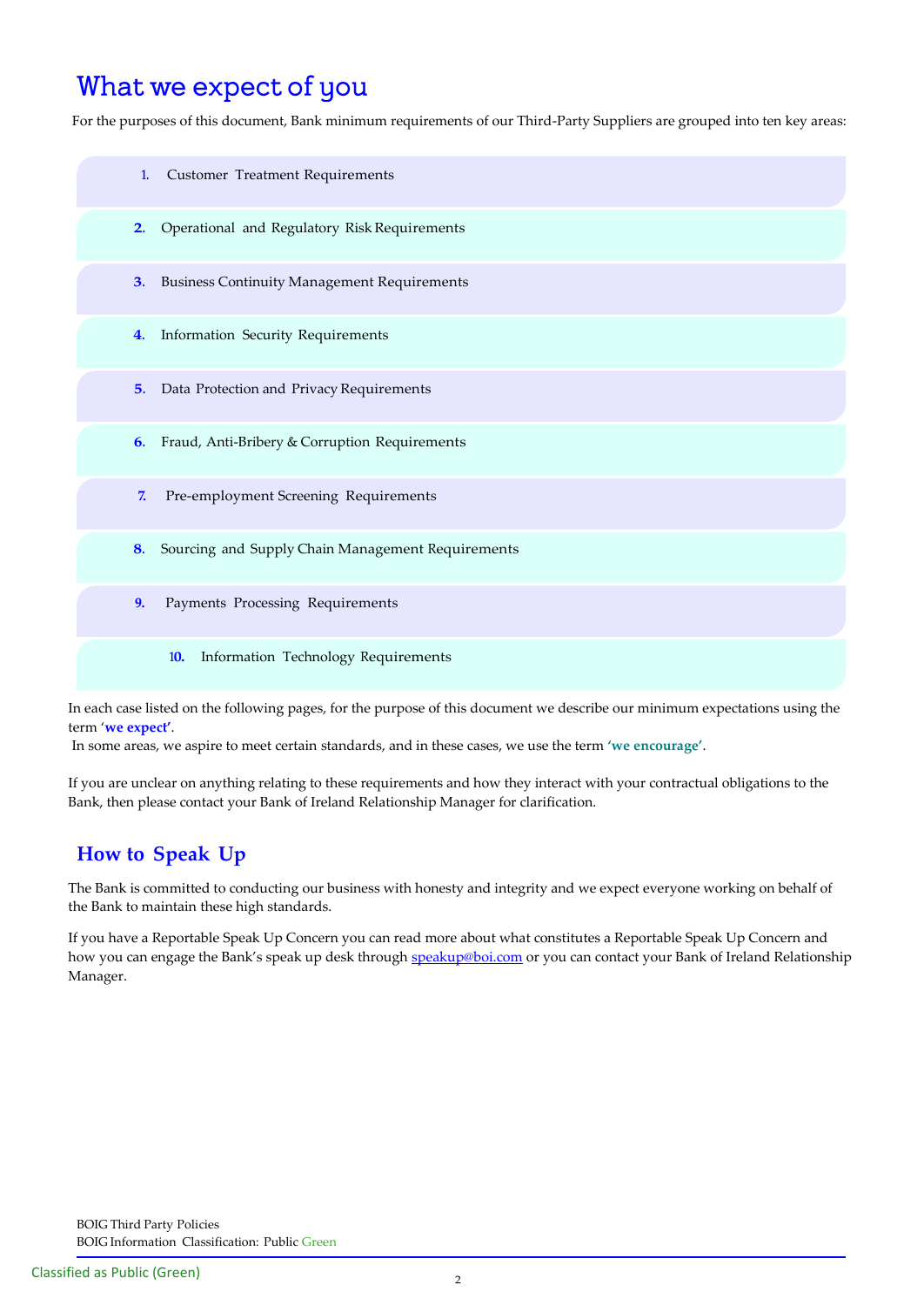# 1. Customer Treatment Requirements

We expect all our suppliers who have contact with Bank customers to effectively manage conduct risk in support of fair outcomes for Bank of Ireland customers.

We **expect** you to:

- Have an up-to-date customer treatment policy.
- Operate clear customer engagement procedures which focus on customer needs and which address as applicable, product and/or service design, sales and distribution, customer servicing and complaint handling and rectification.
- Operate product lifecycle reviews to ensure the product and/or service remains appropriate for customers and continues to deliver fair outcomes.
- Operate customer complaints procedures to include complaints identification, recording, remediation, escalation, and reporting activities.
- Operate procedures to identify, assess, record, and support vulnerable customers.
- Observe proper standards of market conduct.
- Ensure all staff receive and continue to receive an appropriate level of customer treatment training

### 2. Operational and Regulatory Risk Requirements

We expect all our Third-Party Suppliers to effectively manage their Operational and Regulatory risks and to be in compliance with relevant regulatory requirements for the services provided.

#### We **expect** you to:

- Operate a risk management framework to identify, assess, measure and mitigate operational risks.
- Have an up-to-date Risk Management Policy.
- Proactively identify operational risks.
- Have in place a formal assessment of exposures to those risks.
- Have in place ongoing monitoring of risks and associated controls.
- Implement measures to avoid, mitigate, or transfer financial or other negative impacts, were these risks to materialise.
- Operate a governance structure to report on risk management activities and events to Bank of Ireland.
- Maintain adequate insurance to cover operational risks.
- Identify and notify the Bank of Ireland Group of any operational risk or regulatory risk events.
- Ensure all staff receive and continue to receive an appropriate level of operational and regulatory risk training.

#### We **encourage** you to:

• Be certified (or working towards certification) to ISO 31000, the internationally recognised Risk Management Standard.

BOIG Third Party Policies BOIG Information Classification: Public Green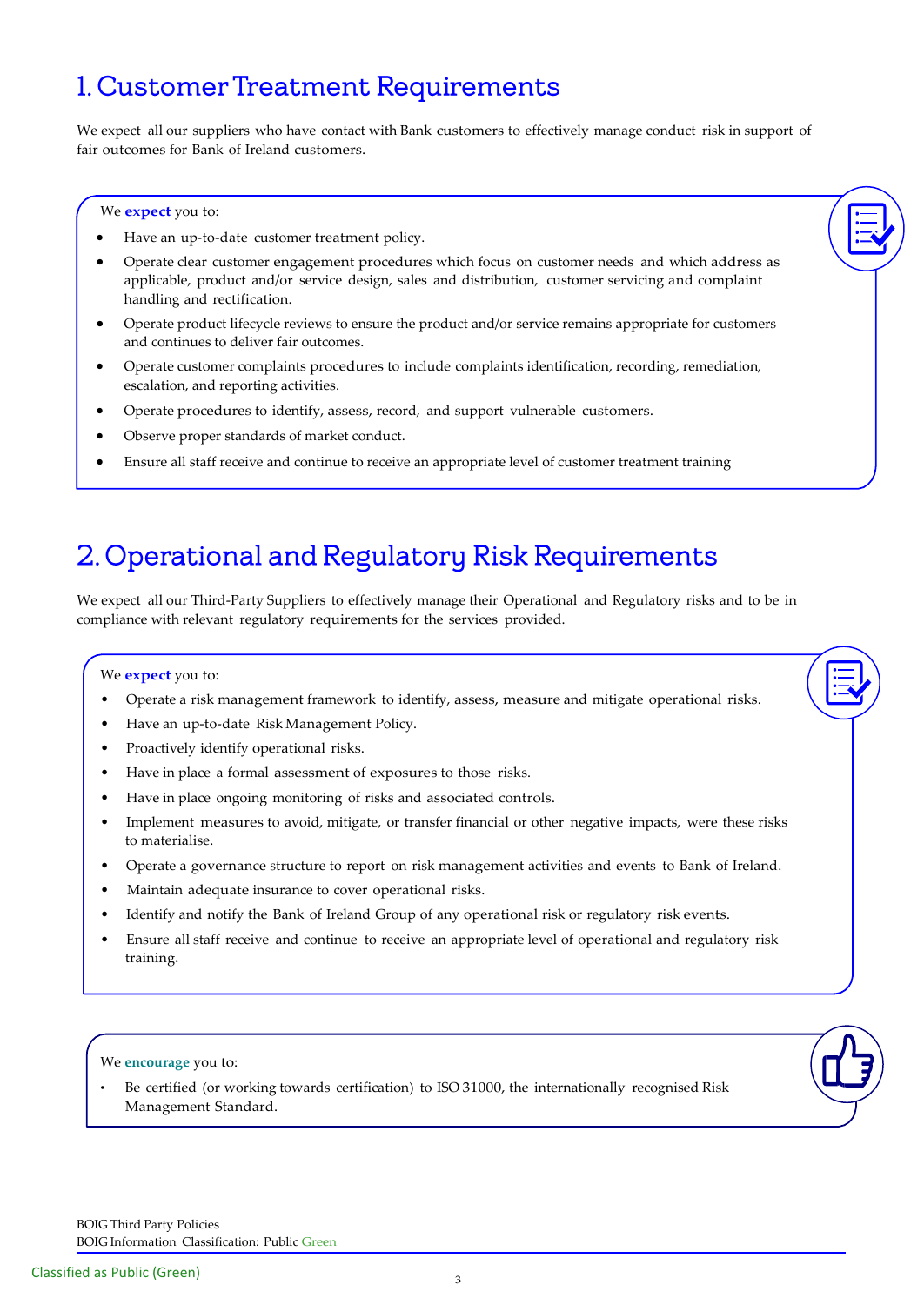### 3. Business Continuity Management Requirements (BCM)

We expect all our third-party suppliers to ensure the continuity of our services from potential disruption events. This includes but is not limited to interruption to services through the loss of key person dependencies, widespread loss of staff, loss of premises, loss of sub-contractors, data centre disruptions, cyber incidents, geographical events, sociopolitical events and pandemics.

#### We **expect** you to:

- Have an up-to-date Business Continuity Policy including IT Service Continuity Management requirements /Disaster Recovery<sup>1</sup>. Provide training and build awareness of that policy with your staff.
- Ensure that adequate risk identification and controls are in place to mitigate potential disruption events originating from both internal and external threats.
- Have in place tested continuity, response, and recovery plans to respond to disruption events including crisis and incident management.
- Have an up to date and tested IT Service Continuity Management (ITSCM) Plan / Disaster Recovery Plans.
- Jointly agree a service focussed Business Impact Analysis with the Bank with Recovery Time and Recovery Point Objectives (RTO / RPO) documented for each service provided to the Bank. These must include clear timeframes which are validated and tested on an agreed frequency.
- Document a Business Continuity Plan relevant to the services / products provided to the Bank of Ireland.
- Schedule testing of Business Continuity Plans, ITSCM and Disaster Recovery on a regular basis and share the results of those tests.
- Provide immediate communication to your Bank of Ireland Relationship Manager or Partner Manager in the event of both potential and actual disruptions to Bank services.
- To ensure that all requirements placed upon your third-party supplier to the Bank are also extended and managed in relation to sub-contracting of the services.
- Ensure all staff continually receive an appropriate level of business continuity management risk training, including all elements of the BCM lifecycle.

#### We **encourage** you to

í

• Be certified (or working towards certification) to ISO 22301, the internationally recognised Business Continuity Management Standard and/or adhere to industry best practice.

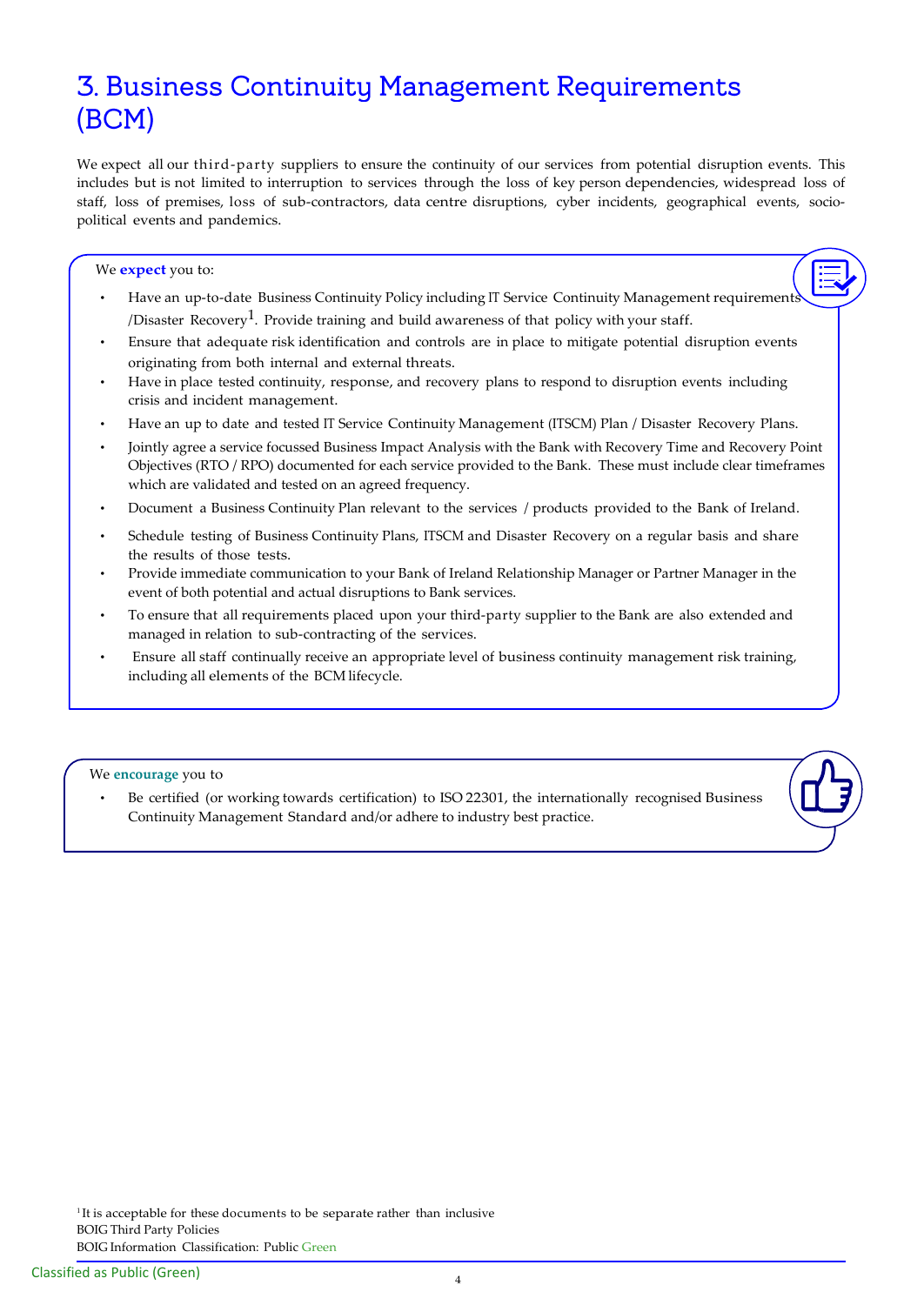# 4. Information Security Requirements

We expect all our suppliers to ensure that they protect the confidentiality, integrity and availability of all Bank of Ireland information and information systems that they have access to. This includes protection from threats which include unauthorised / accidental disclosure, corruption, unauthorised modification, loss, theft, deletion, or unavailability of Information Assets for legitimate business use.

These threats affect information in all formats and the supporting information systems (containers) such as infrastructure, networks, hardware, software, filing cabinets and data storage devices.

We **expect** you to:

- Have an up-to-date Information Security/Cyber Security Risk Policy.
- Implement processes, procedures, and safeguards to ensure the protection of the confidentiality, integrity and availability of all Bank of Ireland Information Assets, during all stages of the information lifecycle – creation, storage, processing, transmission and destruction.
- Ensure that adequate People, Process and Technology controls are in place to mitigate Information Security and Cyber Risk originating from both internal and external threats.
- Ensure clearly defined Employee and third-party roles and responsibilities for information security and cyber risk management are in place.
- Ensure that you operate appropriate mechanisms for responding to Information Security incidents.
- Ensure that Information Security controls are applied to all information systems and cloud services that are used to store, process or transmit Bank of Ireland information.
- Ensure that adequate Information Security incident response plans and procedures are in place and tested for IS incidents such as breach scenarios which are also linked to suitable Disaster Recovery, Business Continuity and Event Management plans and procedures.
- Notify Bank of Ireland within an agreed timeframe of Information Security incidents affecting Bank of Ireland data or systems used to host or transfer this data.
- Complete and return the Bank of Ireland IT Security Review questionnaire when requested.
- Ensure all staff receive and continue to receive an appropriate level of information security training.

We **encourage** you to:

- Engage external independent auditors to conduct an annual audit of your information security policy, protocols, and practices.
- Be certified (or working towards certification) to ISO 27001, the internationally recognised Information Security Standard.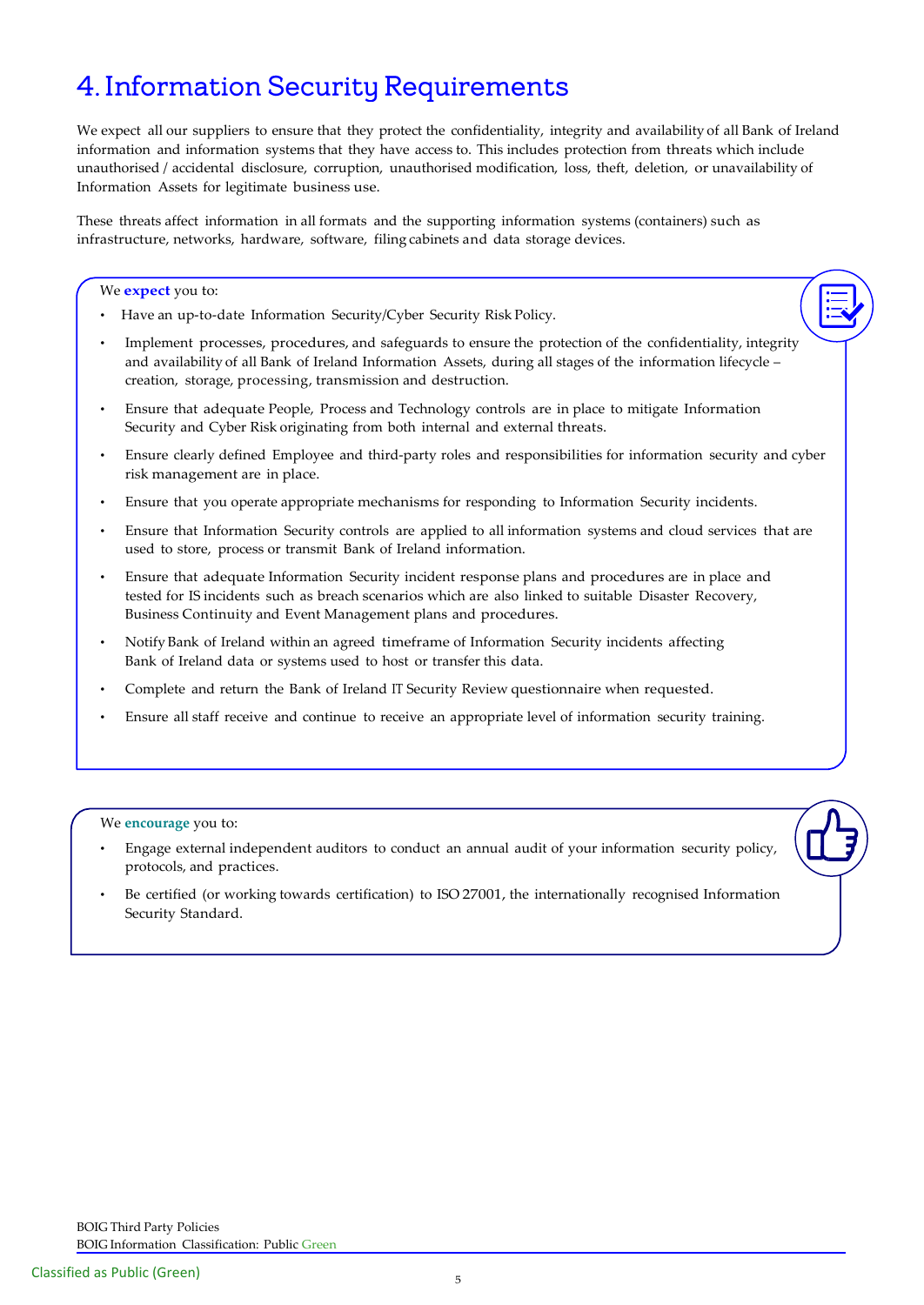# 5. Data Protection and Privacy Requirements

We expect all third-party suppliers who process personal data on behalf of the Bank to comply with all Data Protection & Privacy obligations and legislative requirements, including having mechanisms in place to ensure the privacy rights of the individuals who are subject to the Data Processing activities are protected and always upheld. This includes all Bank customers, potential customers, employees, and any other individuals for whom you process Personal Data.

#### We **expect** you to:

- Have a Data Protection & Privacy policy in place, supported by procedures and controls to protect Personal Data and the privacy rights of individuals, and monitor such controls to ensure they remain effective.
- Ensure all employees receive an appropriate level of Data Protection and Privacy training.
- Process Personal Data on behalf of the Bank, in line with the principles of Data Protection in addition to your contractual obligations including ensuring Personal Data is:
	- Processed lawfully, fairly and in a transparent manner.
	- Collected for specified, explicit and legitimate purposes and not further processed in ways that are incompatible with those purposes.
	- Processed with the minimum amount of personal data required to execute the task.
	- Kept accurate and up to date.
	- Only retained for as long as required to support Bank of Ireland business processes and regulatory obligations. In line with your contract with us, upon its termination and/or as requested by us, any personal data must be returned or permanently erased.
	- Processed in a safe and secure manner, preventing unauthorised and/or accidental access, loss, disclosure and/or alteration of such data.
- Be accountable and provide evidence of compliance with your Data Protection and Privacy obligations when requested by the Bank.
- Have processes in place to assess and mitigate any risk to the Personal Data being processed on behalf the Bank including conducting risk assessments and Data Protection Impact Assessments as appropriate.
- Have processes in place to identify and notify the Bank of any Data Protection breaches, without undue delay and in line with your contractual agreements and regulatory requirements
- Have processes in place to assist in fulfilling requests received by individuals exercising their privacy rights in line with timeframes stipulated by Bank of Ireland and/or regulation.
- Ensure Bank of Ireland personal data is not transferred to another country without prior written consent from us and ensure third parties are not appointed to process Bank of Ireland personal data without prior written consent from us.
- Maintain a record of all Bank of Ireland processing activities containing personal data as stipulated in data protection legislation.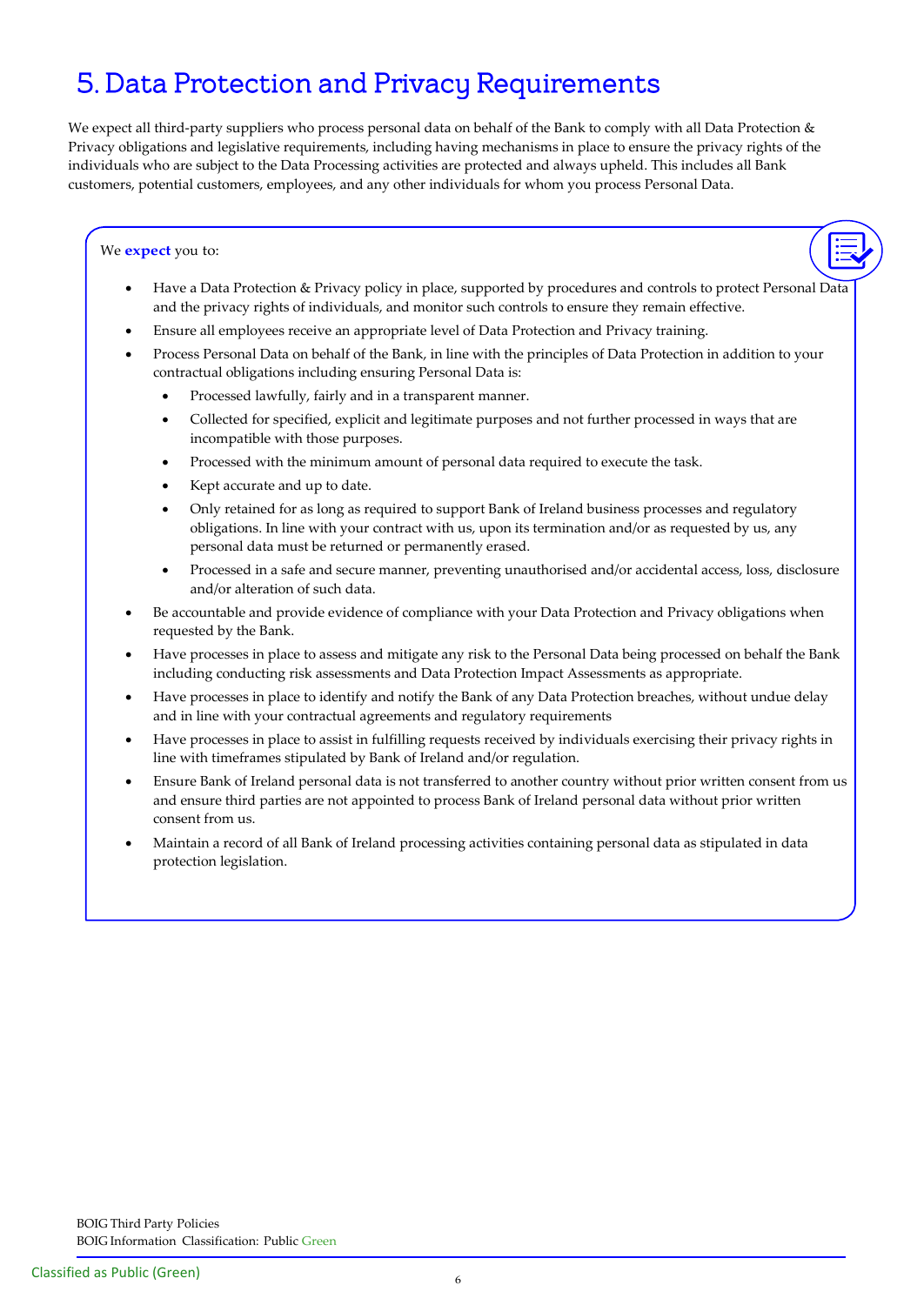# 6. Fraud, Anti-Bribery & Corruption Requirements

We expect all our third-party suppliers to ensure integrity and honesty in their dealings.

#### We **expect** you to:

- Have a Fraud and Anti-Bribery Policy and corruption policy.
- Provide timely communication in the event of any breaches to your policy.
- Not make, authorise, seek or accept any kind of offer, gift, kickback, illicit payment or facilitation payment to get or keep an unfair advantage. This does not need to have to involve money.
- Not to directly or indirectly (via any third party such as consultants, contractors, agents, sponsors or joint venture partners, advisors, customers, or suppliers.) offer, promise or give something intending to influence someone's behaviour or actions.
- Not to use BOI funds for any unlawful, improper or unethical purpose.
- To take care when you are dealing with government or public officials as laws are strict and your actions could be misinterpreted. Never offer, promise or give anything of value with the aim of influencing any government or public official in their work. This includes facilitation payments or "grease payments" such as payments to speed up the performance of routine governmental actions.
- Not offer or accept gifts, payment or hospitality to encourage or reward a decision.
- Not use charitable donations or sponsorship as a way of concealing a bribe.
- Maintain a gifts and hospitality policy which makes it clear what is and is not appropriate.
- Ensure all staff receive and continue to receive an appropriate level of fraud, anti-bribery and corruption training.

#### We **encourage** you to:

• Be certified (or working towards certification) to ISO 37001, the internationally recognised Anti-Bribery Standard.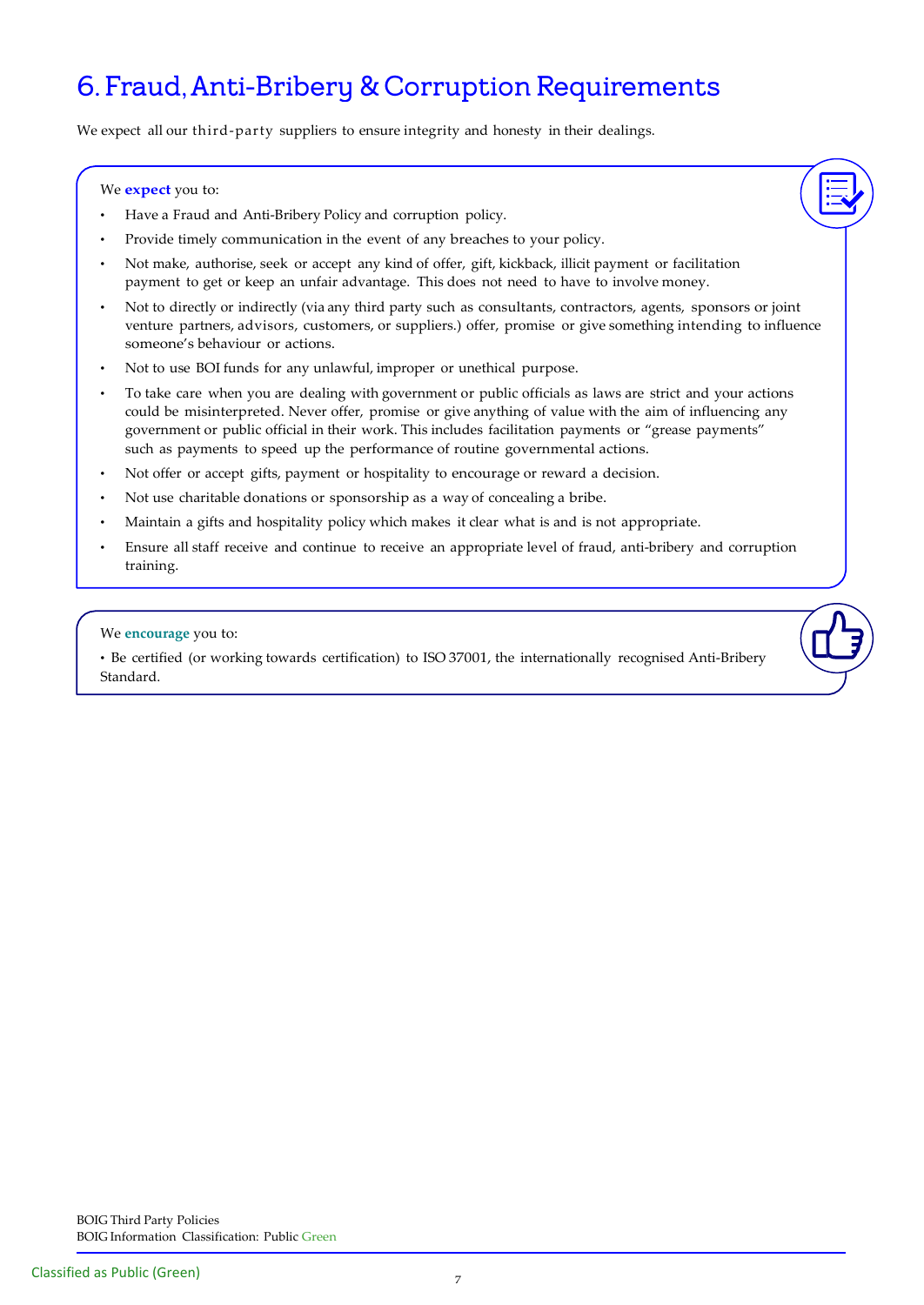# 7. Pre-Employment Screening Requirements

We expect all our suppliers to appropriately screen their employees.

We **expect** you to:

- Have a suitable Pre-Employment Screening (PES) Policy.
- Maintain a list of all personnel assigned solely to the Bank account, which must be available for inspection
- Retain a record of screening verification for all personnel working on the Bank account, which must be available for inspection.

The following are the minimum standards required of your PES process to check:

- Official proof of identity and residential address.
- Details of relevant education and qualifications (ifrequired for the position).
- Employment history and employment references (ifrequired for the position).
- Declaration of any previous relevant convictions.
- Confirmation of right to work in the respective jurisdiction.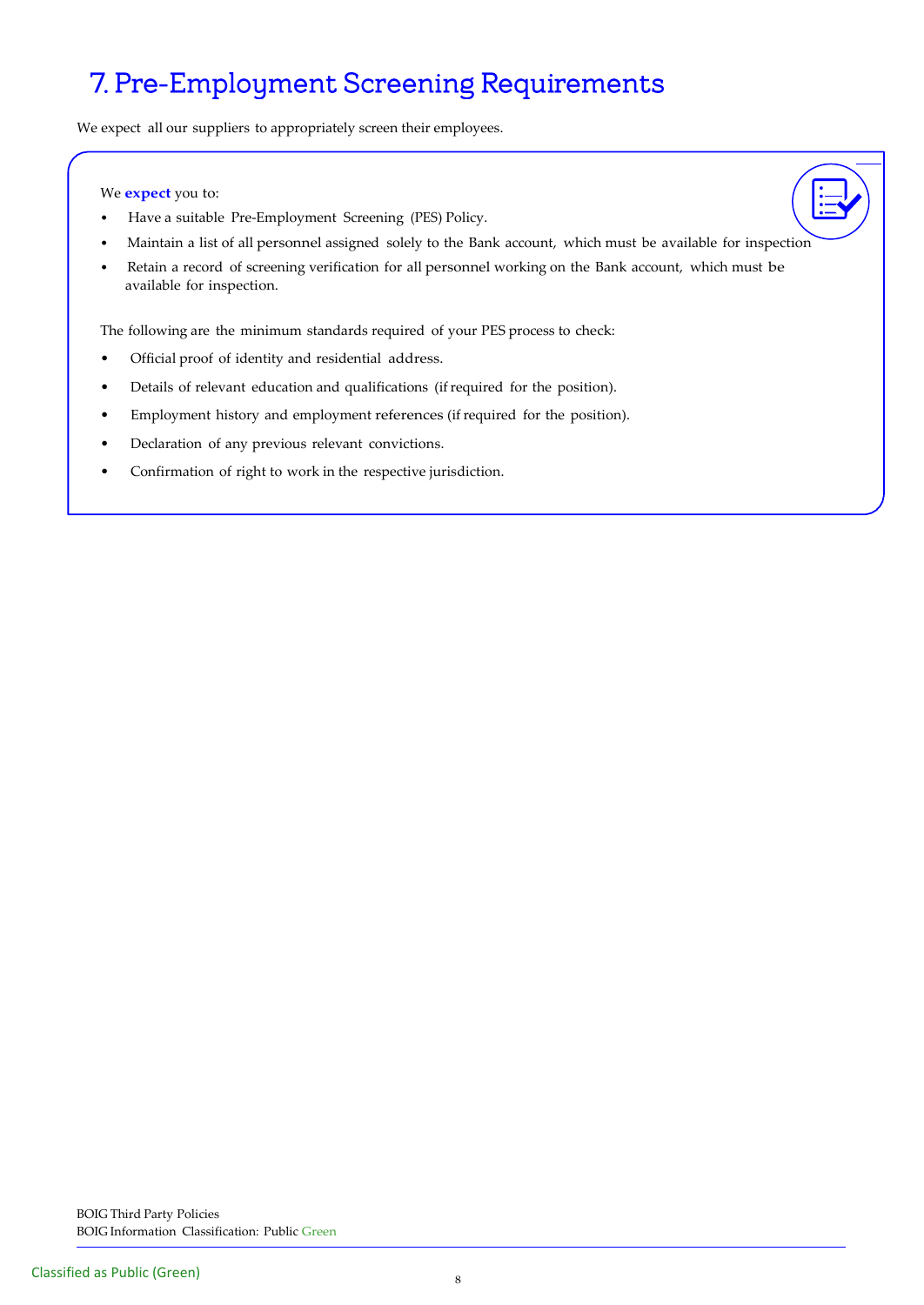# 8. Sourcing and Supply Chain Management Requirements

We expect all our suppliers to ensure, that when using third parties to fulfil part of the contracted services, the standards operated by the third party are of an equal standard to those required by Bank of Ireland. The expectations here are in addition to requirements to manage your own suppliers in a responsible manner as set out in the Group Code of Supplier Responsibility.

#### We **expect** you to:

- Have a Sourcing Risk Management Policy which includes the management of supply chain risk.
- Provide an Exit Plan to the Bank of Ireland Group subject to review and approval through your Relationship Manager.
- Hold scheduled governance meetings with your suppliers to review operational, commercial and risk management matters with clear minutes and actions.
- Hold regular quantitative and qualitative performance targets reviews with your suppliers.
- Monitor your supplier's adherence to contractual obligations.
- Complete a reassessment of operational and regulatory risks when a significant third-party supplier change or event occurs.
- Have a process for reporting our supply chain incidents and events to Bank of Ireland.
- Have appropriate processes in place to identify, mitigate and monitor potential risks including effective controls.
- Notify the Bank of Ireland of any risks or issues identified in relation to any suppliers or sub-contractors involved in the provision of services to the Bank.
- Notify the Bank of Ireland immediately of any material changes to the services provided including the location from which the services are provided.
- Not to sub-contract any element of the services contracted with Bank of Ireland Group without prior consent.
- Ensure all staff receive and continue to receive an appropriate level of sourcing and supply chain training.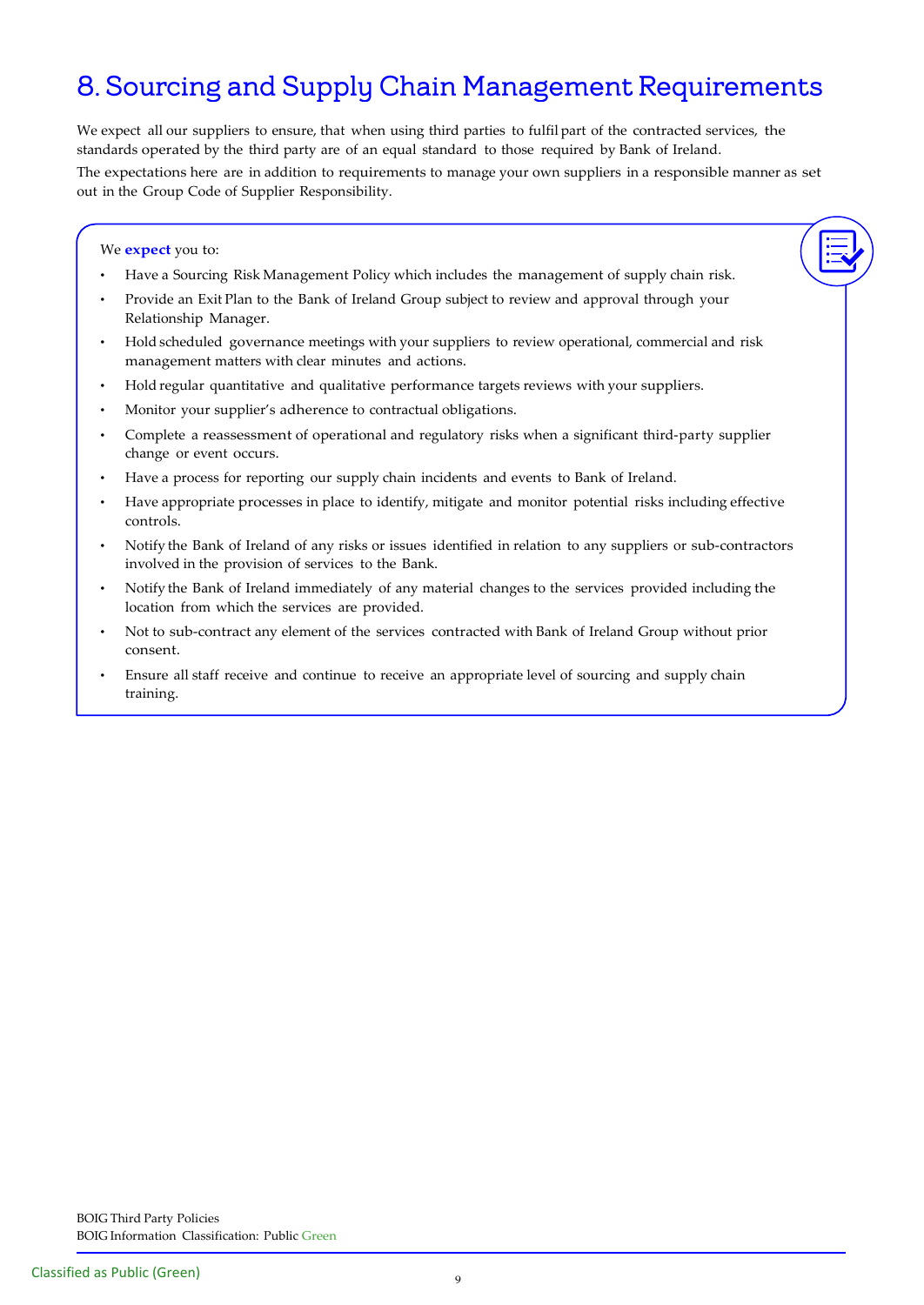# 9. Payment Processing Requirements

We expect all our suppliers providing payment processing services to Bank of Ireland to ensure that Bank payments are processed in a timely and correct manner and in line with all regulatory and scheme requirements.

Payment processing services includes any activities involved in any part of the Payment processing cycle for BOI payments such as initiation, receipt, validation, acceptance, processing, settlement, reconciliations, or exceptions management. **NB:** for the avoidance of doubt, the following relationships are not deemed to be in the provision of payment processing services to Bank of Ireland (BOI) and are therefore outside of the scope of the below requirements:

- (1) Correspondent Banks
- (2) Parties who have entered into Joint Venture agreements with BOI.

We **expect** you to:

- Process all BOI customer payment instructions in line with the customer instruction, without any information amended, deleted or omitted.
- Verify that all payment instructions received are from the customer and that prior to processing the instruction, ensure that it is in line with the rules of the account (e.g., per account mandate, signing rules) and approved procedures.
- Ensure segregation of duties is in place for the input and authorisation of BOI payment instructions and that staff involved in these activities are also not involved in the reconciliation activities on the relevant accounts
- Document Payment processing approval limits enforced with manual or automated controls
- Document payment processes which are subject to periodic review. The frequency of review must be derived from the criticality of the procedures and be clearly documented.
- Adhere to the relevant Channel or System Policy where it is used in support of your payment processing activity.
- Have a documented process in place to handle events where automated payment processing is interrupted and manual intervention is required. This process should ensure that there is management sign off for the actions taken; a four eyed check of the actions; and an audit trail retained of the actions taken.
- Notify and engage with BoI immediately on any incidents where payment processing for BOI payments has been disrupted.
- Ensure all staff receive and continue to receive an appropriate level of payments processing training.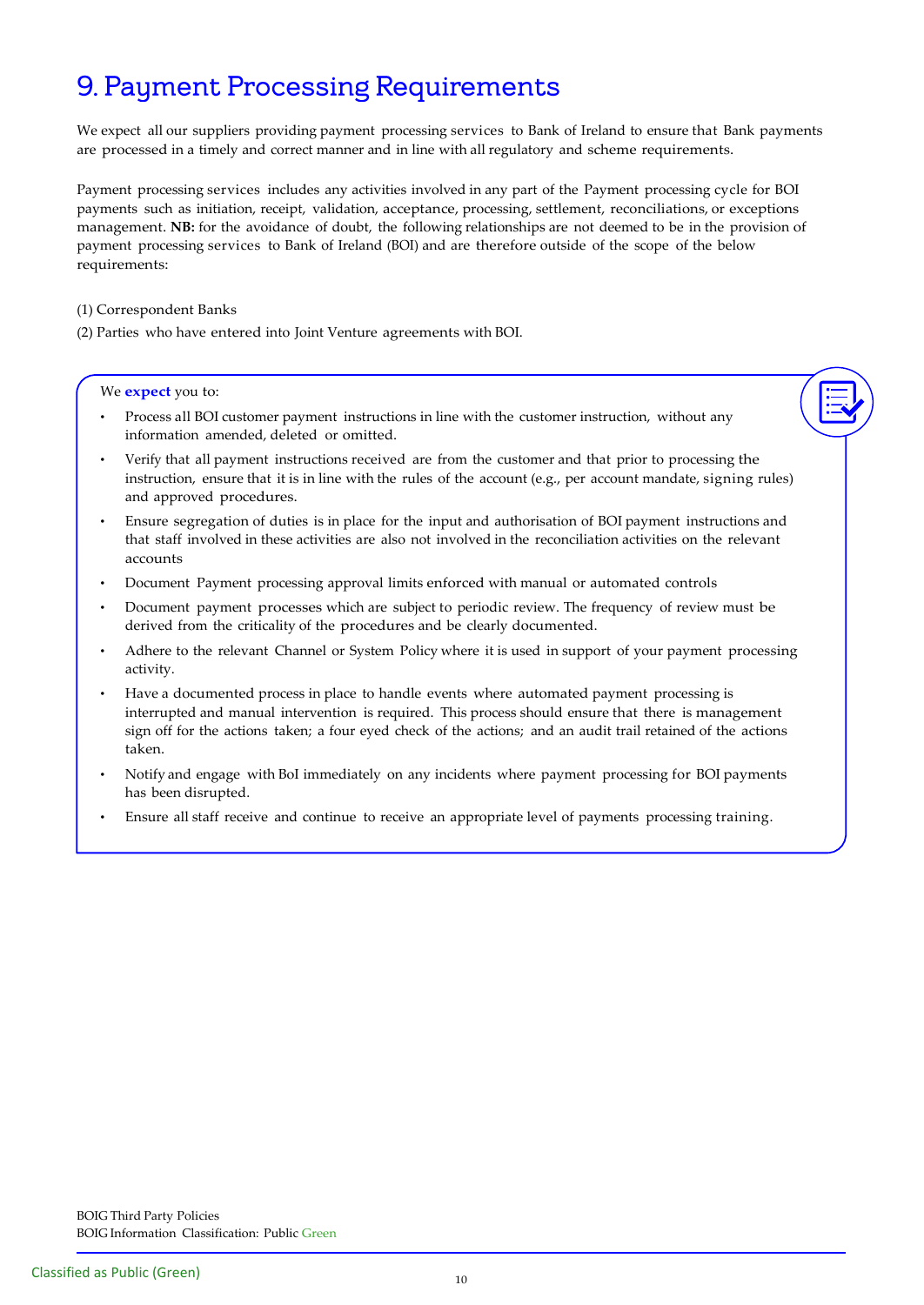# 10. Information Technology Requirements

We expect all our suppliers to effectively manage their Information Technology risks as they apply to hosted, managed, or outsourced services to the Group. The listing below sets out at a high level the key IT Risk areas of focus that apply to some or all third-party services, including Cloud Services being provided to the Group.

#### We **expect** you to:

- Ensure all Information Technology changes to services supporting the Group are progressed according to a documented service introduction, transition and deployment framework.
- Have documented event, incident, escalation and problem management processes including roles and responsibilities for different incident scenarios to identify, categorise and appropriately manage and track incidents and problems through to closure in a timely manner.
- Notify and engage with Bank of Ireland on IT issues affecting or with the potential to disrupt Bank of Ireland data or systems used to host, process or transfer data.
- Have an appropriate documented data archival and retrieval processes, together with robust management of archival and data restoration testing aligned to relevant BCM and recovery SLAs.
- Utilise documented processes including appropriate controls to provide monitoring of system resources with robust availability, performance and capacity forecasting in place to minimise the risk of service disruptions.
- Maintain an asset management and configuration register/database which includes location, security classification and ownership of assets which underpin business systems which support Group services.
- Record and maintain the currency versions of all components (hardware, firmware, software) of critical services.
- Ensure all staff receive and continue to receive an appropriate level of information technology risk training.

#### We **encourage** you to:

• Manage delivery of technology changes to an externally recognised framework, such as ITIL.